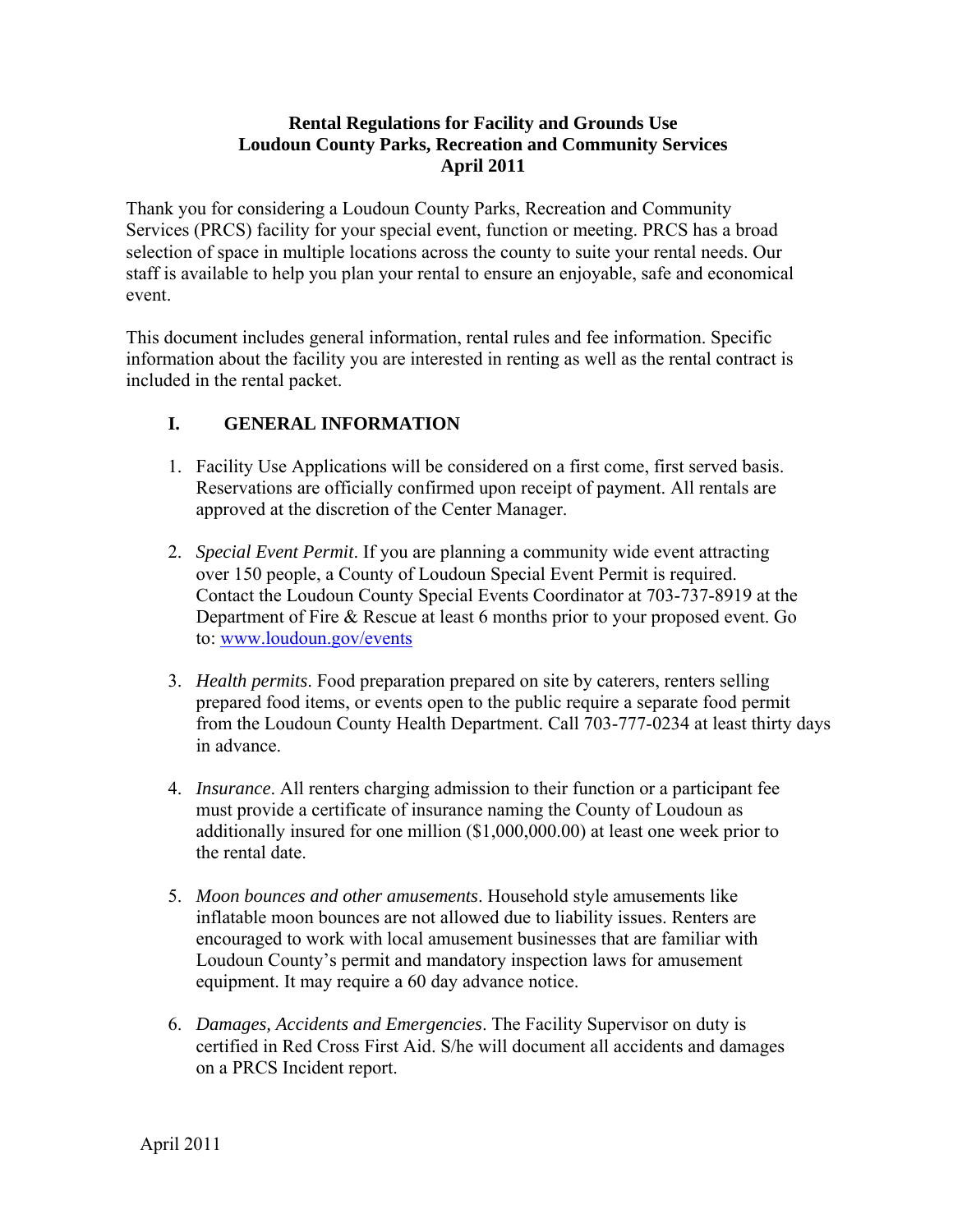- 7. *Occupancy Loads*. Each rental space (room) is rated for maximum occupancy by the Loudoun County Department of Building and Develoment. See rental facility staff for a list of available rooms and their maximum occupancy loads. Schedule "A" attached.
- 8. *Kitchen rentals* vary by facility. See rental facility staff for a list of specific written guidelines. See Schedule B. Renters will supply their own cooking, serving and eating utensils. All items left at the center will be discarded after 7 calendar days.

# **II. RULES**

- 1. *Rental times* must include your set-up and clean-up as well as the function hours. A minimum of 30 minutes before and after the scheduled use time is recommended for set up and clean up. Only the room(s) listed on the rental contract will be available for use.
- 2. *Supervision:* Children must be supervised by an adult, minimum 21 years of age, at all times and must remain in rented areas only. For teen events involving over 50 attendees under the age of 22, a Loudoun County Sheriff Deputy must be on duty during the event times. Contact Sheriff's Office (a minimum 45 days in advance) 703-737-8157 for current rates.
- 3. *Set Up*. Upon arrival the person whose name appears on the Facility and Grounds Use Application must identify him/herself to the Facility Supervisor and be present and in the building during the rental period. A minimum of 30 minutes before and after the scheduled use time is recommended for set up and clean up.
- 4. *Facility Inspection*. The rental space must be inspected prior to and after use with the Facility Supervisor on duty. Renters must sign a "Facility Inspection Report" upon the conclusion of the rental. The form indicates three conditions: Original Condition; Additional cleaning required; or Damages noted. Failure or refusal to sign this form may result in cancellation of future rentals. The renter is responsible for damages and will be billed for repairs.
- 5. *Decorations* are allowed but restricted to walls and furnishings. The Facility Supervisor will provide a roll of blue painters tape to post decorations.
	- o Use of the following items is strictly prohibited: scotch tape, masking tape, push pins, nails, thumb tacks, fog machines, confetti, rice, glitter or bird seed
	- o Balloons must have strings equal to the height of the ceiling, example: classrooms 8 ft, gyms 25 ft.
	- o Candles (lit) on birthday cakes/desserts only. Streamers/ribbons may be hung from the walls. Nothing is to be hung from the ceiling, light fixtures, sprinkler heads, exit or security lights.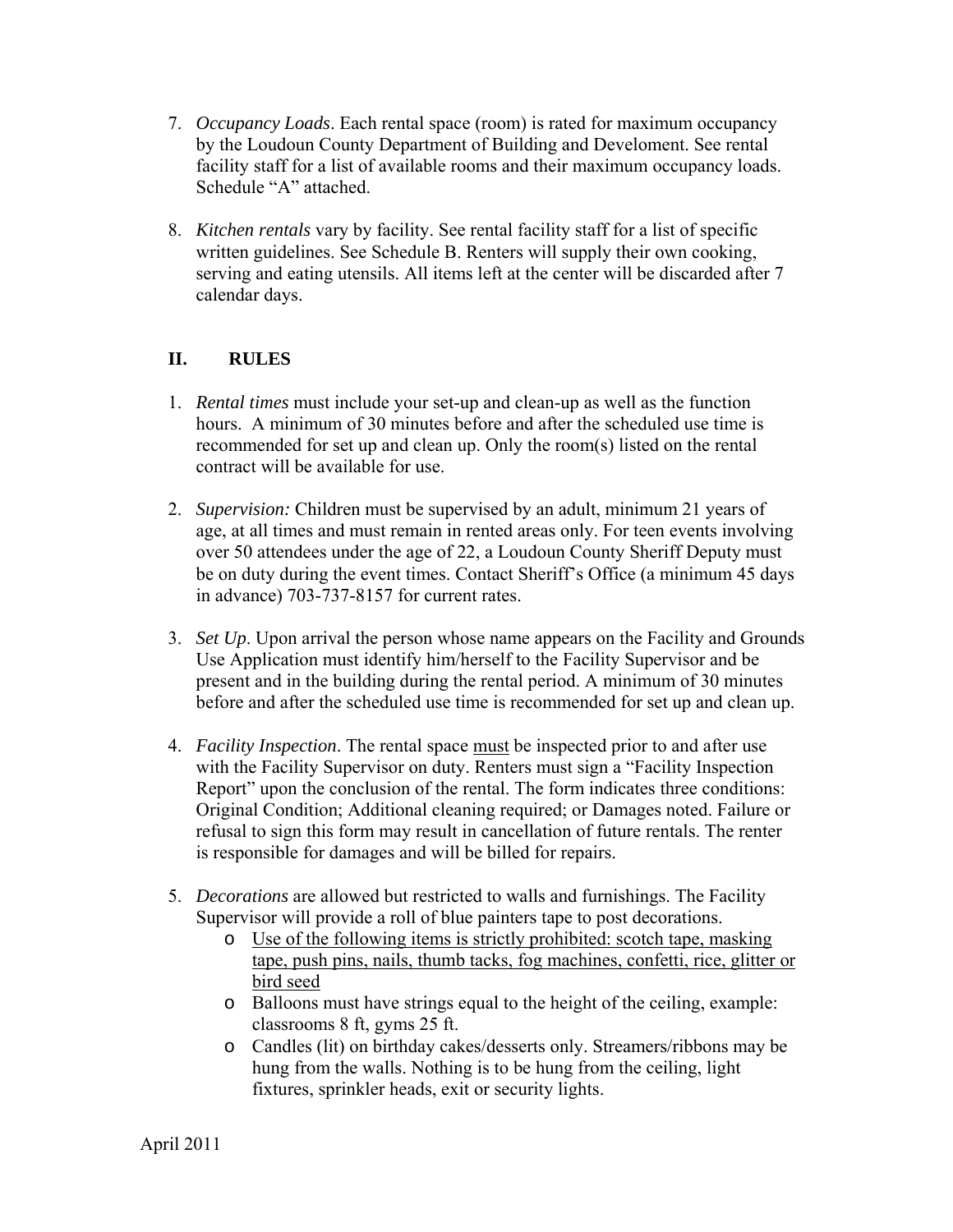- o Exit and security lights cannot be disconnected or covered in any way.
- 6. *Recorded or live music* is permissible. The Facility Supervisor will set up, take down and demonstrate operating procedures for all facility sound systems, if rented. Only the contact person for the rental group may operate the sound system and is responsible for damages or loss of sound equipment. Music must be turned off by 11:00 PM to comply with the Loudoun County Sound Ordinance, which will be enforced by the Loudoun County Sheriff's office.
- 7. *Extending rental times*. It is important to end your function on time to allow for proper clean up and avoid forfeiting your deposit. In the event that you wish to extend your rental period, you must obtain permission from the Facility Supervisor before the end of your scheduled time and pay any additional fees. Approval of extended time will be based on other pre-scheduled activities and staff availability. You will be billed in hourly increments.
- 8. *Clean-up*; the renter is responsible for restoring the rental space to its original condition. Trash bags will be provided by the Facility Supervisor. Decorations must be taken down and placed in trash bags or immediately removed from the building. All other trash must be picked up and placed in trash bags and left next to the room entry way. Immediately alert the Facility Supervisor of spills and accidents.
- 9. *Alcohol and drugs*. No illegal drugs or alcoholic beverages are allowed in the building or on the grounds. This includes, but is not limited to: beer, wine, champagne, liquor, etc.
- 10. *Tobacco products*. There is no smoking or other tobacco products allowed under penalty of law in the building but may be allowed in designated areas outside the facility.
- 11. *Restricted areas*. No food or beverages are to be in the lobby or common areas of the facility unless otherwise approved prior to the event.
- 12. *Service Animals and show pets*. May be allowed indoors as a pre-approved part of the planned activity.
- 13. The use of PRCS office equipment and supplies is strictly prohibited.

## **III. RENTAL FEES**

1. *Payments* are accepted in cash, by check made out to the County of Loudoun or credit card (VISA, MC, or Discover) when payment is made 14 days prior to the date of the rental. Personal checks are not accepted for payments less than two weeks prior to the rental date.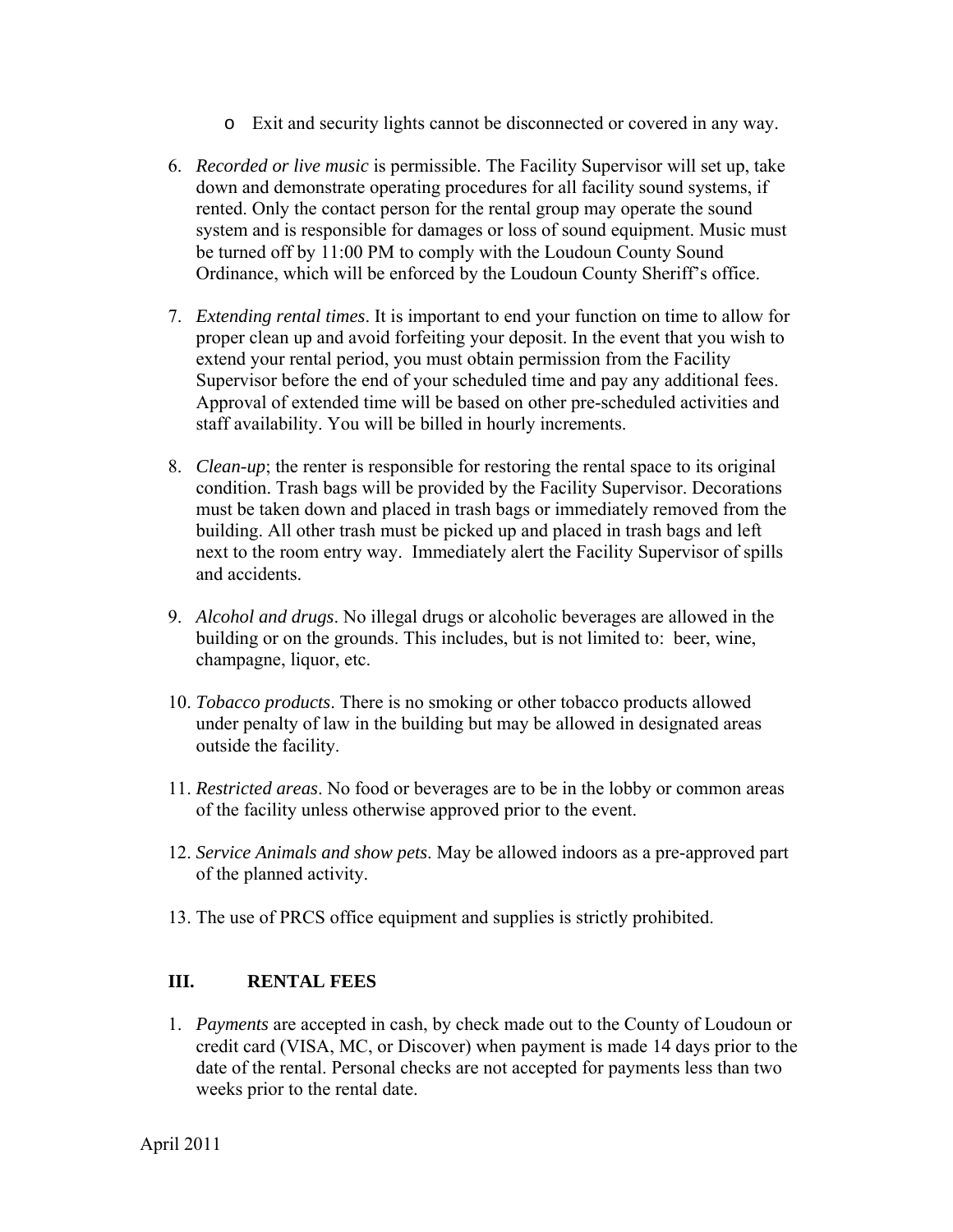- 2. *Full payment* is required when the Facility and Grounds Use Application is signed and confirmed, guaranteeing your rental.
- 3. *Non-profit community groups* (501c-3 IRS tax status) based in Loudoun County, which serve the community at large, may request facility use during regular business hours for monthly organizational meetings without a rental fee, only if the function is not a fund raiser. Fees for a Facility Supervisor will apply outside regular operating hours.
- 4. *Renters who reside outside Loudoun County* must pay an additional 50% on room rental fees.
- 5. *Non-Commercial Rates* apply to community groups, churches and individuals not charging a fee. See Schedule A, attached.
- 6. *Commercial Rates* apply to businesses and companies as well as individuals/organizations that charge a fee for their event. For-profit organizations will be charged a facility use fee for all rentals. Fees are charged according to the Department of Parks, Recreation and Community Services fee schedule approved by the Loudoun County Board of Supervisors. See Schedule A, attached.
- 7. *Rental Equipment* Some rooms have pre-set numbers of tables and chairs. Refer to Schedule A or check with the Center Staff for specific details. Additional equipment is available for rent (at some facilities): Tables 6ft. =  $$5$  ea. Chairs, folding =  $$1$  ea. Sound System =  $$50$  4hr min. Movie Screen 6ft x 6ft =  $$5$
- 8. Rental equipment from commercial vendors must be removed from the facility and grounds at the end of the rental contract. Check with Facility Manager for other special arrangements for removal on the next business day. An additional fee will be charged for equipment left past the agreed upon pick up time.
- 9. *After hour rentals* will be charged a staffing fee of \$20.00 per hour based on the number of people in attendance.
- 10. *A two hour minimum rental* is required for all indoor rentals scheduled after regular operating hours.
- 11. *Long term rentals* must pay monthly in advance of rental. Cancellations and schedule changes must be submitted in writing at least 30 days prior to the last scheduled use date. PRCS welcomes long term rentals and requires the rental agreement to be renewed every six months.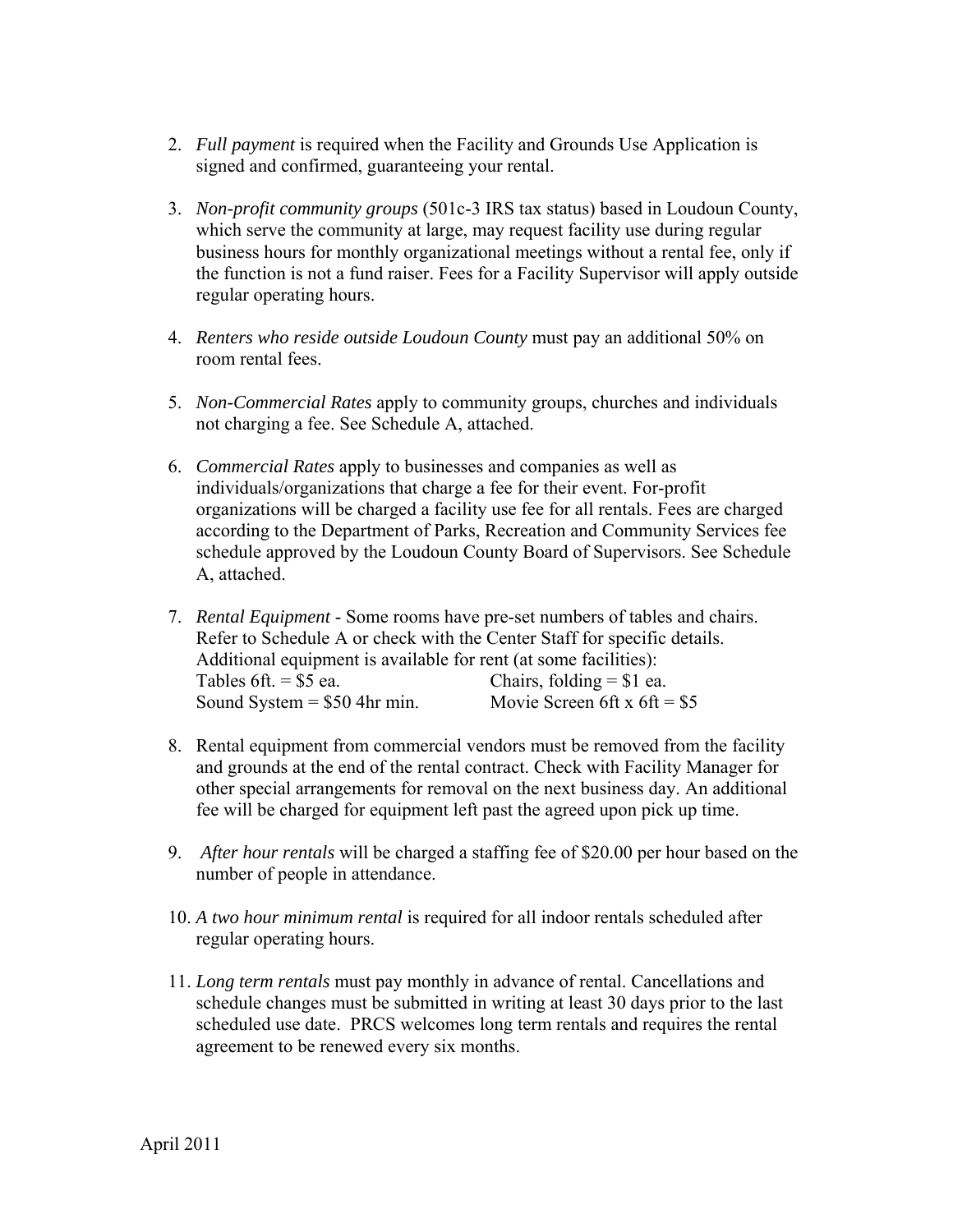12. In the event of cancellation by the user, fees are generally not refunded, unless PRCS facility is experiencing unforeseen circumstances. Repetitious cancellation by the user may result in the nullification of the contract.

### **The individual signing the contract will be responsible for all fees and damages.**

### **PLEASE READ:**

I acknowledge that I have read and understand the General Rules and agree to follow them. I will comply with these rules and accept responsibility for the actions of each person in my group.

**Please turn in this document with your Facility and Grounds Use Application.** 

*Thank you for your cooperation.* 

*Parks, Recreation and Community Services Staff County of Loudoun*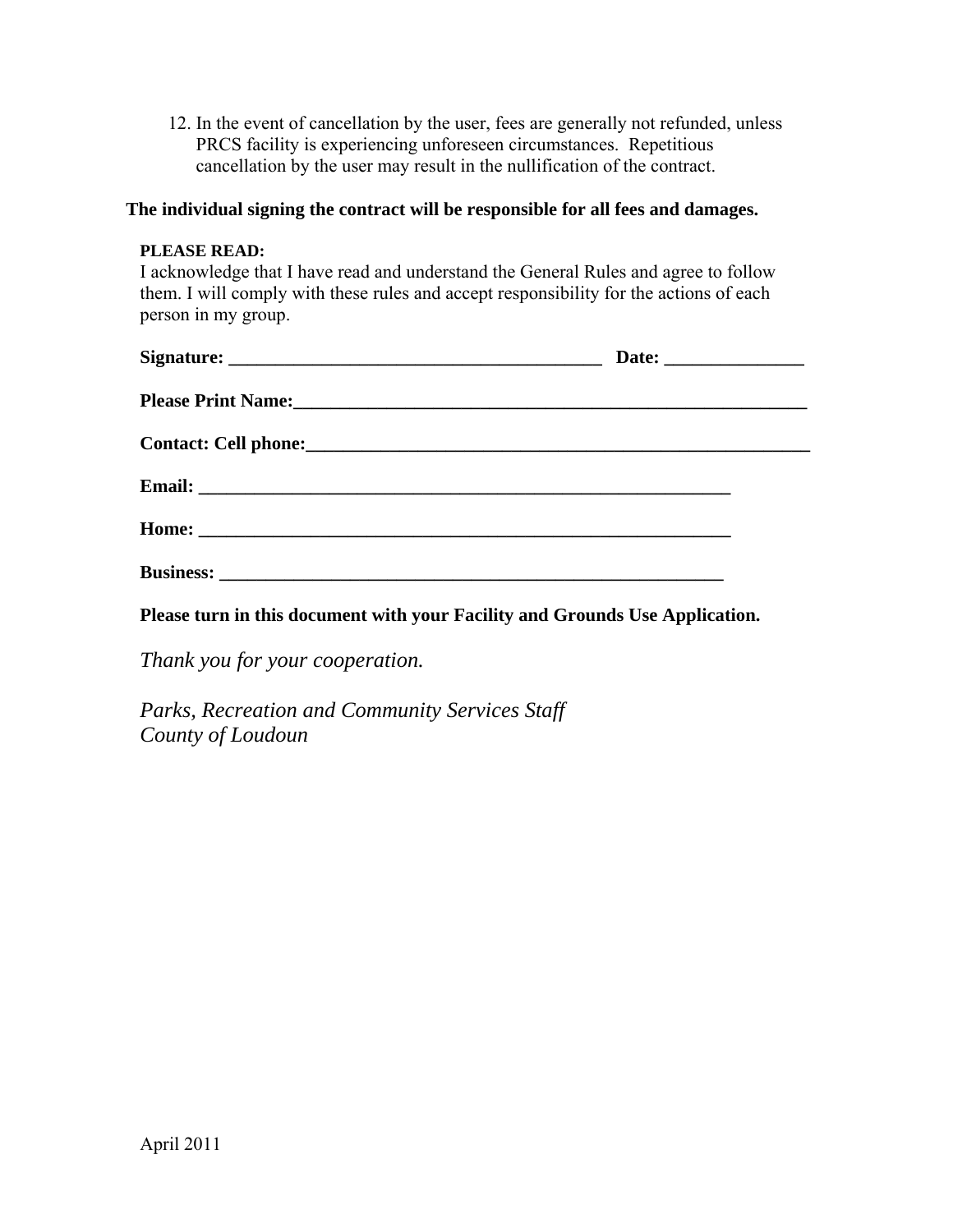**SCHEDULE A** 

**EACH FACILITY WILL DUPLICATE A FLOOR PLAN OF THE RENTAL SPACE/BUILDING** 

**THE RENTAL ROOMS WILL BE IDENTIFIED BY NAME OR NUMBER.** 

**EACH ROOM WILL HAVE THE RENTAL FEE LISTED: EXAMPLE CLASSROOM: COMMERCIAL \$34 p/hr NON-COMMERCIAL \$17 p/hr** 

**THE USUAL NUMBER OF TABLES AND CHAIRS STORED IN EACH ROOM WILL BE LISTED ON THE FLOOR PLAN** 

**EACH ROOM WILL HAVE THE MAXIUM OCCUPANCY RATING LISTED: EXAMPLE: MAXIUM OCCUPANCY RATING LISTED IS: 30** 

**ATTACH THIS SCHEDULE IS TO THE GENERAL RENTAL RULES DOCUMENT** 

#### **SCHEDULE B**

**FOR THOSE FACILITIES THAT HAVE A KITCHEN, SPECIFIC "KITCHEN RULES"ARE TO BE ATTACHED TO THIS DOCUMENT.**